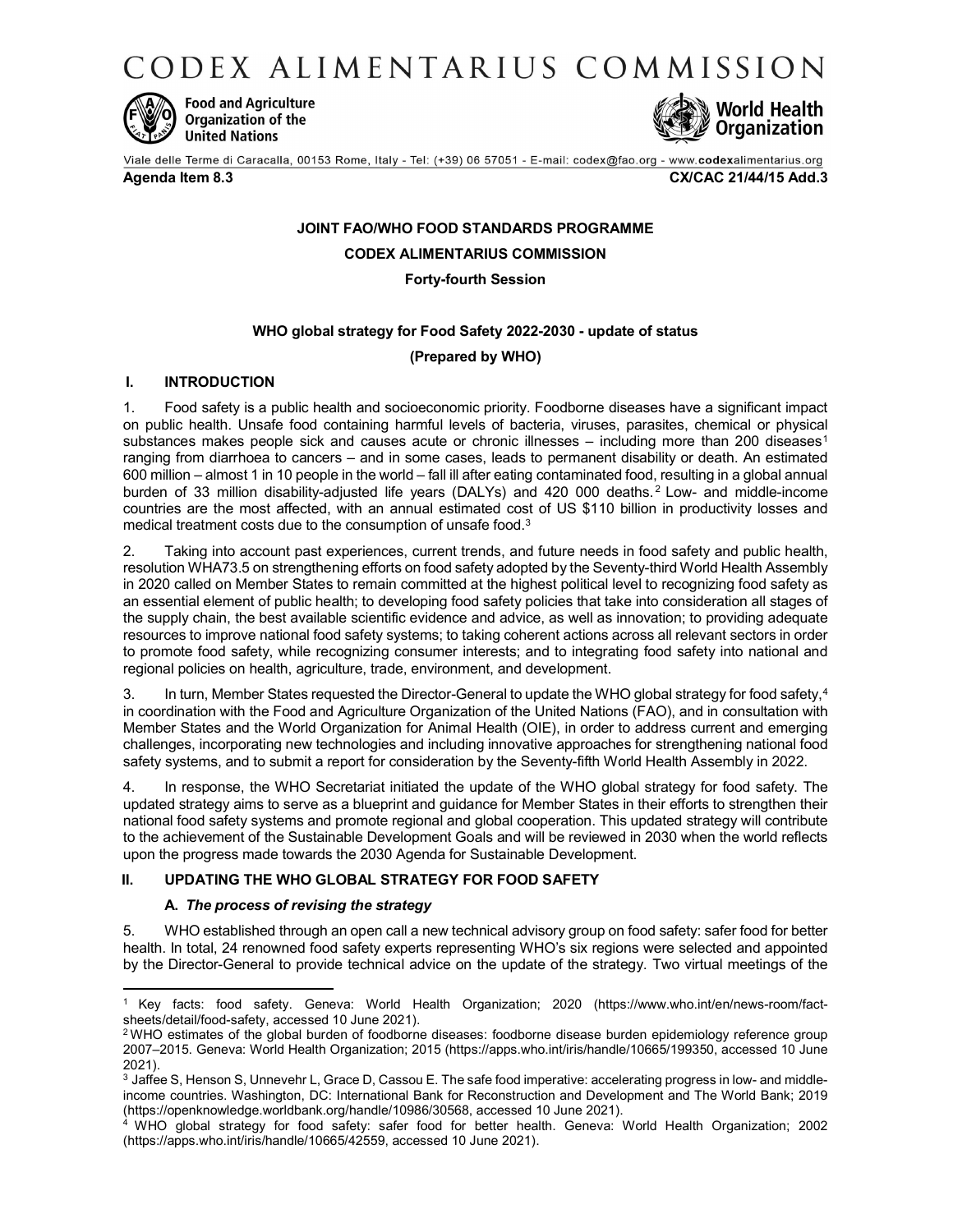technical advisory group were held on 8 to 10 February and on 19, 22, and 23 April 2021, to discuss the overall structure and content of the revised strategy and offer guidance. Besides the food safety experts and WHO staff, focal points from FAO, OIE and the Secretariat of the Joint FAO/WHO Food Standards Programme, Codex Alimentarius, also attended and provided their inputs at these two meetings. In addition, WHO and FAO have continued to hold fortnightly meetings since late September 2020 to share information on the update of the WHO global strategy for food safety and harmonize the strategic efforts of both organizations on food safety. The content of the updated strategy builds on previous global and regional food safety strategies, as well as the meeting outcomes of the two high-level international food safety conferences<sup>5</sup> convened in 2019.

6. As of 13 May 2021, WHO launched a two-month public web-based consultation on the updated strategy to collect feedback from all interested stakeholders, including Member States and governmental institutions, United Nations entities and other intergovernmental organizations, academic institutions, non-governmental organizations, private sector entities, and individuals working in public health and food safety. All comments received will be considered in the revision of the strategy before its submission to the Executive Board at its 150th session.

## B. Vision and aim of the updated strategy

7. The vision of the updated strategy is to ensure that all people, everywhere, consume safe and healthy food to reduce the burden of foodborne diseases. The aim of the updated strategy is to guide and support Member States in their efforts to prioritize, plan, implement, regularly monitor and evaluate actions towards reducing the incidence of foodborne diseases by continuously strengthening food safety systems and promoting global cooperation.

## C. Five strategic priorities to accelerate efforts in food safety

8. Strengthening national food safety systems begins with establishing or improving the most critical resources, infrastructure and various components of those systems. For example, this can include regulatory infrastructure, enforcement, surveillance, inspection, laboratory capacity and capability, coordination mechanisms, and emergency response. In addition to these basic components of food safety systems, Member States need to consider and take account of four important characteristics/principles for the systems to be fully operational.

9. Forward-looking. The global changes and transformations that food systems are experiencing today and those that are predicted to occur in the future will have implications for food safety. Food safety systems should thus be adequately equipped to identify, evaluate and respond to existing and emerging issues, such as the growing threat of foodborne antimicrobial resistance. Food safety systems must be transformed from reactive to proactive systems and should adopt a One Health approach when addressing health risks emerging at the human-animal-ecosystems interface.

10. Evidence-based. Food safety risk management is based on science. The generation, collection, utilization, interpretation and sharing of data lay the foundation for building evidence-based food safety systems and strengthening international cooperation.

11. People-centred. Food safety is a shared responsibility that requires joint efforts to be made by all stakeholders of food safety systems. Successfully ensuring food safety from farm to fork requires a more inclusive approach encompassing all those involved in food safety systems, including empowered consumers.

12. Cost-effective. Food safety is a complex issue that is influenced by socioeconomic status. With the globalization of the food trade, foodborne pathogens and diseases can travel across borders and cause significant health and economic impacts. To ensure increased access to safe food in both domestic and international markets, food safety systems should be more cost-effective for both importing and exporting countries, while enhancing food safety in domestic markets.

These were reflected as **five strategic priorities**, namely:

strengthening national food controls;

ł

- identifying and responding to food safety challenges resulting from global changes and transformations in food systems;
- increasing the use of food chain information, scientific evidence, and risk assessment in making risk management decisions;

<sup>5</sup> FAO and WHO. 2020. The future of food safety – Transforming knowledge into action for people, economies and the environment. Technical summary by FAO and WHO. Rome. (https://doi.org/10.4060/ca8386en, accessed 10 June 2021).